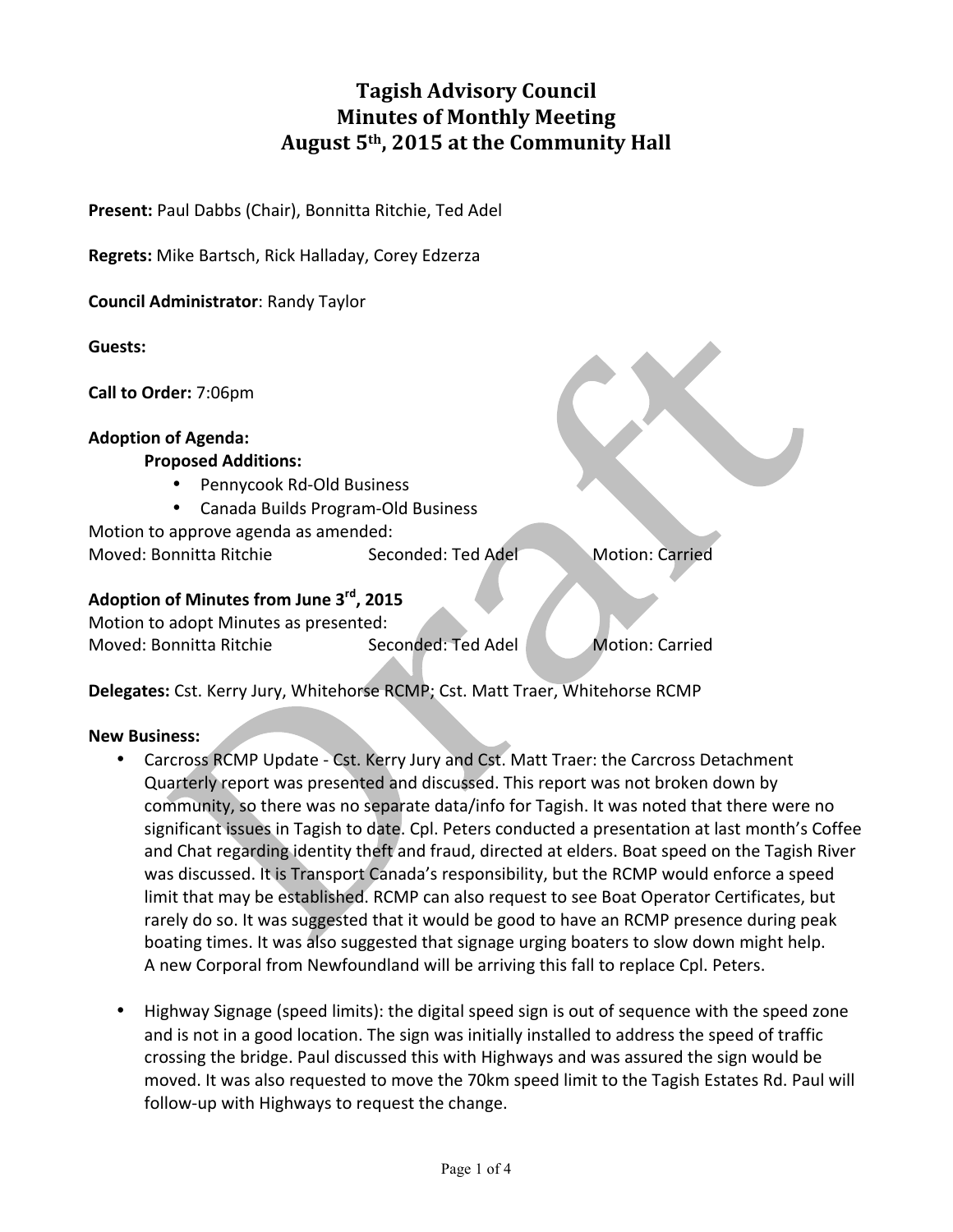• TCA Canada Day Funding Request: this request was received after the event because TCA got the request out late, and there was no TAC meeting last month. The funding request was discussed and it was mentioned that Canada Day is the biggest event of the year in Tagish and has the most First Nation participation. Randy explained that although there is not any money left allocated to "Community Events" in the budget, there is an overall surplus in other areas (e.g. Council Honoraria). This years O&M Grant was reduced because there was a surplus last year so it is not beneficial to have an end of year surplus.

Motion to donate \$500 to the Tagish Community Association for Canada Day Expenses was presented:

Moved: Ted Adel Seconded: Bonnitta Ritchie Motion: Carried

- Tagish River Habitat Protection Area: the Management Committee asked if TAC would like to have an observer present at the Committee meetings. It was decided that Paul would be the representative/observer, but because Paul may not be on Council after the election, it will go back to TAC after the election. It is a commitment of at least 1 all day meeting/month for up to 2 years. Questions were raised on how stakeholders and public would be able to provide input.
- Signage (Civic Addressing) Paul: approx. 75% of the signs have been picked up by property owners. Discussion ensued regarding the next steps to allocate the remaining 25%. It was decided there was no advantage to sending out another letter. Perhaps the Tagish Volunteer Fire Dept. (and others) could approach the property owners and volunteer to install the signs. TVFD could also install the signs on properties where there has been no response from the owners. Paul will discuss this with the TVFD to define the parameters and mentioned that they would not install on private property without permission of the owner.
- Signage (community signs): Tagish is allowed to have 2 information signs, one on the Alaska Highway, and one on the South Klondike Highway. Community Services will not fund this and Council cannot obtain these signs because TAC cannot own assets or enter into a contract. Paul will ask Tourism if they could provide some funding for this. It was also suggested that TCA take this on and TAC could provide some funding. Paul will follow-up with Highways and Tourism as well as the TCA.
- Assessment of Capacity in Rural Canada: document and survey was presented and discussed. TAC agreed to complete the survey. Paul will complete the survey.

# **Old Business:**

- OIC/elections: the Taku River Tlingit do not have any objections to the OIC boundary; therefore, Cabinet will sign the OIC before the upcoming election. This will enable the "at large" voting system for the election. This leaves 2 items to address for the upcoming election:
	- 1. Advertise the election and invite candidates to run for Council. Community Services has sent out promotional videos that can be put on the Community Website, TCA Facebook page, and the link sent to the email distribution list. Paul and Randy will pursue this.
	- 2. Appoint a Returning Officer.

It was noted that there has never been an election; Council has always been acclaimed.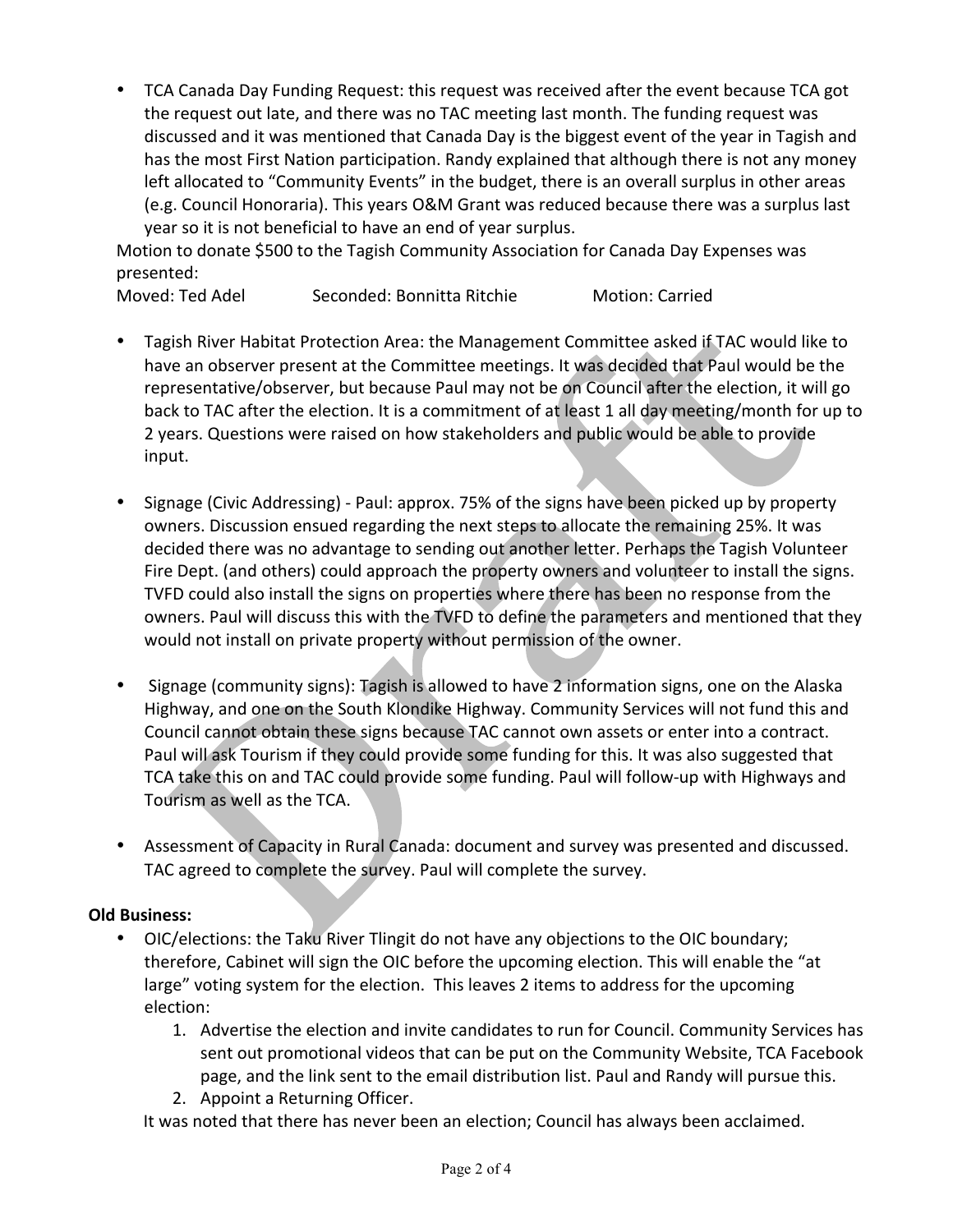- Trans Canada Trail Follow-up: after speaking with the Trans Canada Trail contact person, Paul recommended that TAC be the Trail "Champion" instead of an individual. Council agreed and will accept the invitation as the Tagish Advisory Council.
- Community Well Update: Rick Kent, Project Manager, CS has informed Council that during testing phase, it was determined that the pumps are undersized. As a result, the opening of the new facility is delayed until at least November. Paul will draft a note to be sent out to the email list. It was also suggested to post a sign at the existing well to notify the users of the delay.
- Local Area Planning Update Paul: all the information gathered to date will be presented to the Planning Committee at their next meeting in October. Discussion papers will be produced in the fall and the website will be updated as required.
- Canada Builds Program: a report listing the approved projects for 2016 was presented and discussed. No Tagish projects were approved for next year, but could still be approved for subsequent years.
- Canada 150 Infrastructure Program: this program appears to be geared toward recreation infrastructure. It may be better for the Community Association to apply and TAC could support the application. It is unclear if the TCA has submitted an application, Paul will followup with TCA.
- Pennycook Rd: the Minister toured the road with Martin Allen this summer (June). There has been no follow-up since then. There has not been a new Rural Roads application submitted as it was indicated there is no more money in the budget.

# **Reports: Financial:**

- Reconciliation statement for May and June were presented and discussed. Randy noted that the 2015 O&M grant was deposited on July  $20<sup>th</sup>$  and is not reflected in this reconciliation. The O&M amount deposited was \$12,923.58. Current balance in the account is \$23,385.14.
- Invoices to be paid:

| <b>Name</b>  | <b>Description</b>    |       | \$ amount |
|--------------|-----------------------|-------|-----------|
| Randy Taylor | <b>Admin services</b> |       | \$710.00  |
| TCA          | Hall rental (August)  |       | \$150.00  |
|              |                       | Total | \$860.00  |